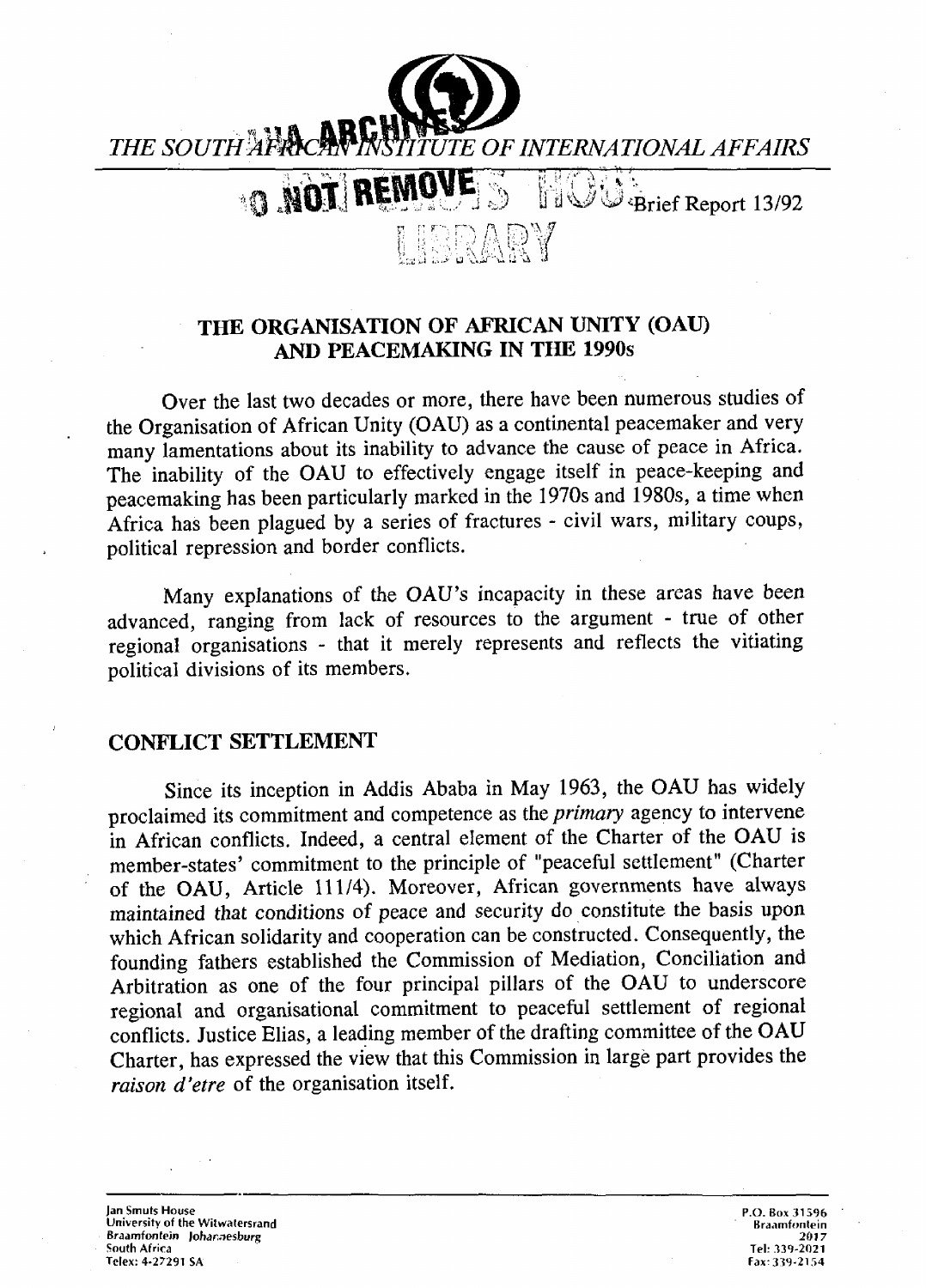Both academics and policy makers appear to have written off the OAU as an effective instrument of peace-keeping and peace-making. The OAU's resilience, however, could be ascribed to the fact that Africans continue to find reason to keep the OAU, tenuous though this may be, as one of the last lifelines to peace and stability. In a continent beset by fractures and conflict, the OAU provides a centre of political gravity, the absence of which could turn Africa into the proverbial 'black hole'. Notwithstanding its many limitations, it has been the continental body for the establishment and maintenance of regional order and a modicum of stability by providing norms and principles that govern interstate relations.

The OAU's performance in the area of conflict management is to a considerable extent a function of institutional principles and provisions. In this respect, the OAU was essentially a product of its time in reflecting these aspirations, concerns and ideals of the founding fathers, which in turn reflected the international and regional sentiments then prevailing.

The OAU evolved as a compromise to contain the ideological cleavages and divisions which characterised Africa at the initial stages of the continent's interaction with world society. From 1959 to 1963, independent Africa was divided into two distinct ideological schools. There were the Pan-Africanists who advocated immediate political union of African states, and the "statists" or Monrovia group who denounced any precipitate union, preferring instead, a loose form of association of independent African states, based upon the principles of national sovereignty, independence and functional cooperation.

These conflicting political ideas and interests crystallised in an organisation whose principles and ethic amounted to a compromise between unity and independence. The weight of this compromise however, was on the side of independence and national interest, as argued by the Monrovia grouping. After three decades of sovereign existence and interstate relations there is little hard evidence that the majority of states in Africa have reversed their preference for independence in favour of Pan-African unity and interests.

Evidence of African states' insistence on the primacy of independence over unity is provided by the principles of the OAU Charter itself. The first five of the seven principles are devoted to the sanctity and the preservation of state sovereignty and independence. Thus, with regard to security concerns, the principles enunciated in the OAU Charter are almost exclusively nation-specific.

The OAU is an association of states whose rules and operational practices exist to prevent undesirable interactions occurring among members. Essentially a collective security system, the OAU does not exist primarily to act - it exists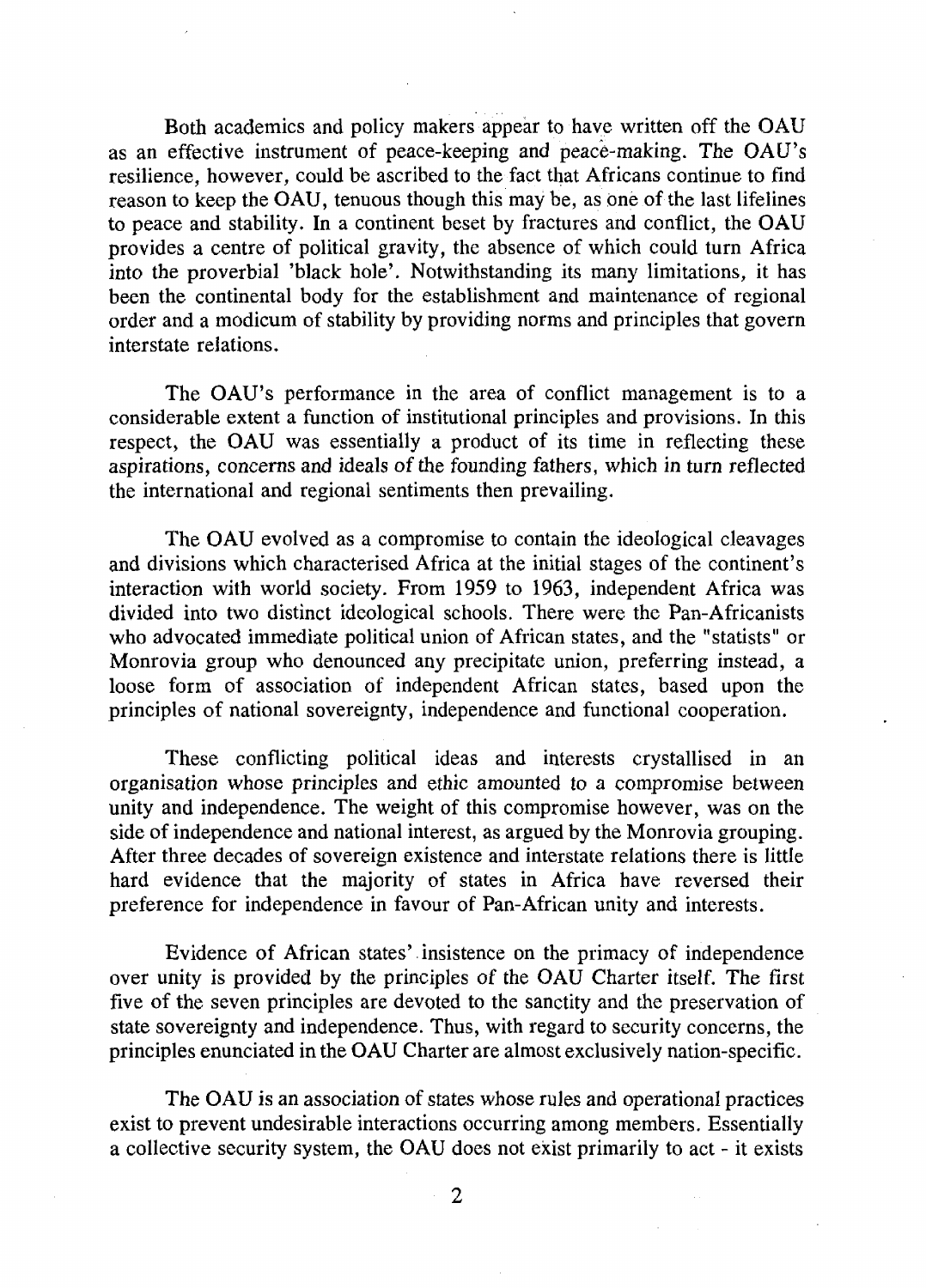to limit designs and actions by its member-states that would undermine regional peace and order. It is, therefore, endowed with modest authority and capacity for conflict management - it has no coercive powers whatever. Although the Charter imposes on member states the requirement "to observe scrupulously the principles" of the organisation, there is no provision for sanctions against deviant states. The OAU is even denied the ultimate sanction of dismissing a recalcitrant member.

The limited capacity of the OAU as a peace-maker is further underlined by the circumscribed authority for conflict management contained in the protocols of mediation. Although member states are obliged by the Charter to submit all disputes to the process of peaceful settlement, submission to the jurisdiction of the Commission of Mediation, Conciliation and Arbitration is optional and not compulsory. Organisational intervention is restricted to disputes between member states, a provision which accords with the principles of noninterference in the internal affairs of member states.

## THE OAU AND INTERNAL FRACTURES

Non-interference in the internal affairs of states is a sacrosanct principle of the OAU. African leadership, however, appears to have awakened to the threat to regional security posed by internal fractures of the magnitude of Somalia, Chad, Ethiopia and the Sudan.

This sentiment, which has gained momentum in Africa, especially since the Liberian crisis, was articulated at the Kampula 1991 meeting of the African Leadership Forum, which considered a Conference on Security, Stability, Development and Cooperation in Africa (CSSDCA).

This new mood reflects the emerging international consensus that in domestic fractures, where there is a collapse of governance, or massive abuse of human rights, or mindless violence resulting in major social dislocations, the international community has a moral duty to intervene. This nascent consensus has culminated in UN Security Council Resolution 688 of 5 April 1991, which broke new ground in international law, by approving "the right to interfere on humanitarian grounds" in the hitherto sacrosanct internal affairs of member states.

In the case of the OAU, however, this laudable sentiment is not enough. The weight of human misery in Africa as a result of internal conflicts, drought, famine and marginalisation demands intervention within a broader multilateral framework - that of the United Nations and the Commonwealth.